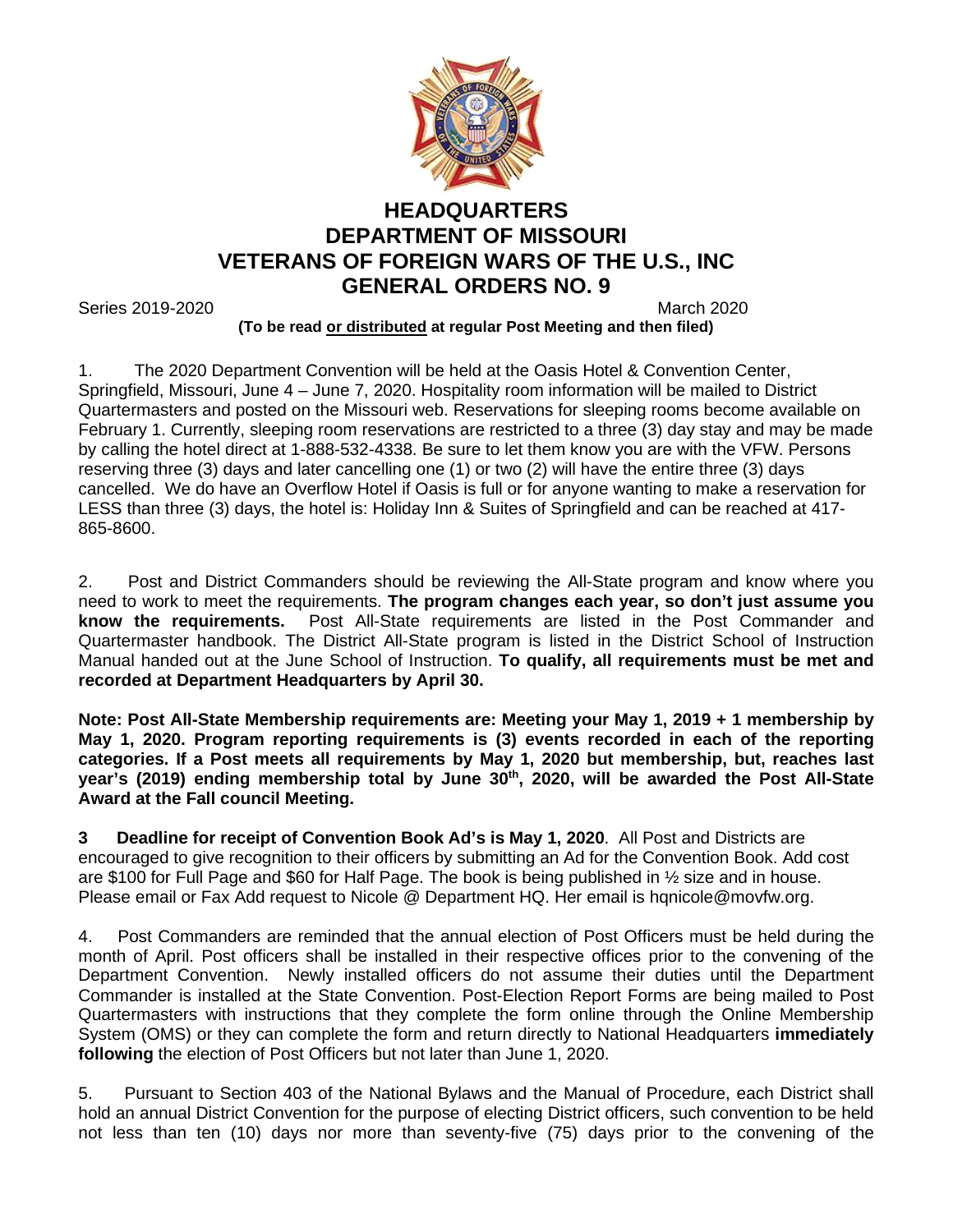General Orders # 9, Series 19-20 Troy Williams, State Commander Page - 2

Department Convention.

6. Post and Districts are reminded that sections 216, 416 and 516 of the Manual of Procedures states in part: "-----officers, elected and appointed, shall submit proof of eligibility to the Adjutant. ----officers shall not be installed or assume the duties of their office until proof of eligibility has been submitted and properly reviewed. Such proof of eligibility shall be open to and reviewed by the Commander, Adjutant and Quartermaster prior to installation to office."

7. The deadline for submitting bids for the 2023 Department Convention is March 15, 2020, as prescribed by the Department By-Laws. Any Post or group of Posts wishing to submit a bid should contact Department Headquarters for the Convention hotel requirements and coordination of the bid request.

8. Posts are reminded that their support and contributions to our Veteran Service Officer Program is vital. All Posts that have not made a donation are encouraged to do so now. As stated in the State Commander Expectations in the Post Commander & Quartermaster Handbook, it is expected that each post donates at a minimum of \$3.00 per member. Funding of this essential program should be a high priority at your Post. The State Commander asks Posts to be generous and donate from the heart. **Donation to the program is a requirement to qualify for All-State.**

9. All Posts should be making plans for a 2020 Spring Buddy Poppy drive. An order blank is located in the 2019-20 Post Commander and Quartermaster's Handbook. Poppies must be ordered through Department Headquarters and paid in advance. Poppies are shipped direct to you from the factory. **A minimum of six weeks should be allowed for receiving your shipment. Post need to order NOW for their Spring Poppy drive.**

10. Reno, Nevada is the host city to the 121st VFW National Convention, July 18-23, 2020. Convention housing reservation forms will be made available and additional 121st VFW National Convention information will be added to the National Website as it becomes available. Convention registration and related information will be mailed from National Headquarters to the Post. The Post is required to register at least one delegate. The Delegate fee for the 1<sup>st</sup> delegate will be \$25. A fee of \$10 is due for each additional delegate. **Post Quartermasters, please send in the \$25.00 registration fee and register at least one (1) delegate as soon as you receive the registration forms. Don't wait until July to send in your delegate fee.**

11 We need your help with the 2019-2020 Membership Campaign. As of today, January 23, the Department is at 89.66%. We need everyone's help at the District and Post level. Now is the time to be writing those letters, making phone calls, and knocking on doors. All continuous members should pay their dues prior to the expiration date and be encouraged to purchase a life membership. **REMEMBER anyone joining as a Life Member or upgrades to a Life Member prior to June 30, 2020 will receive a check for \$45 from the Department Quartermaster Plus a \$50 credit to the VFW Store. Make sure to notify the State Quartermaster so he knows who to mail the check to.**

12. State Commander Williams and the line officers wish to congratulate all the posts that achieved 100% in membership to date. It's your efforts that will keep the VFW strong for the future.